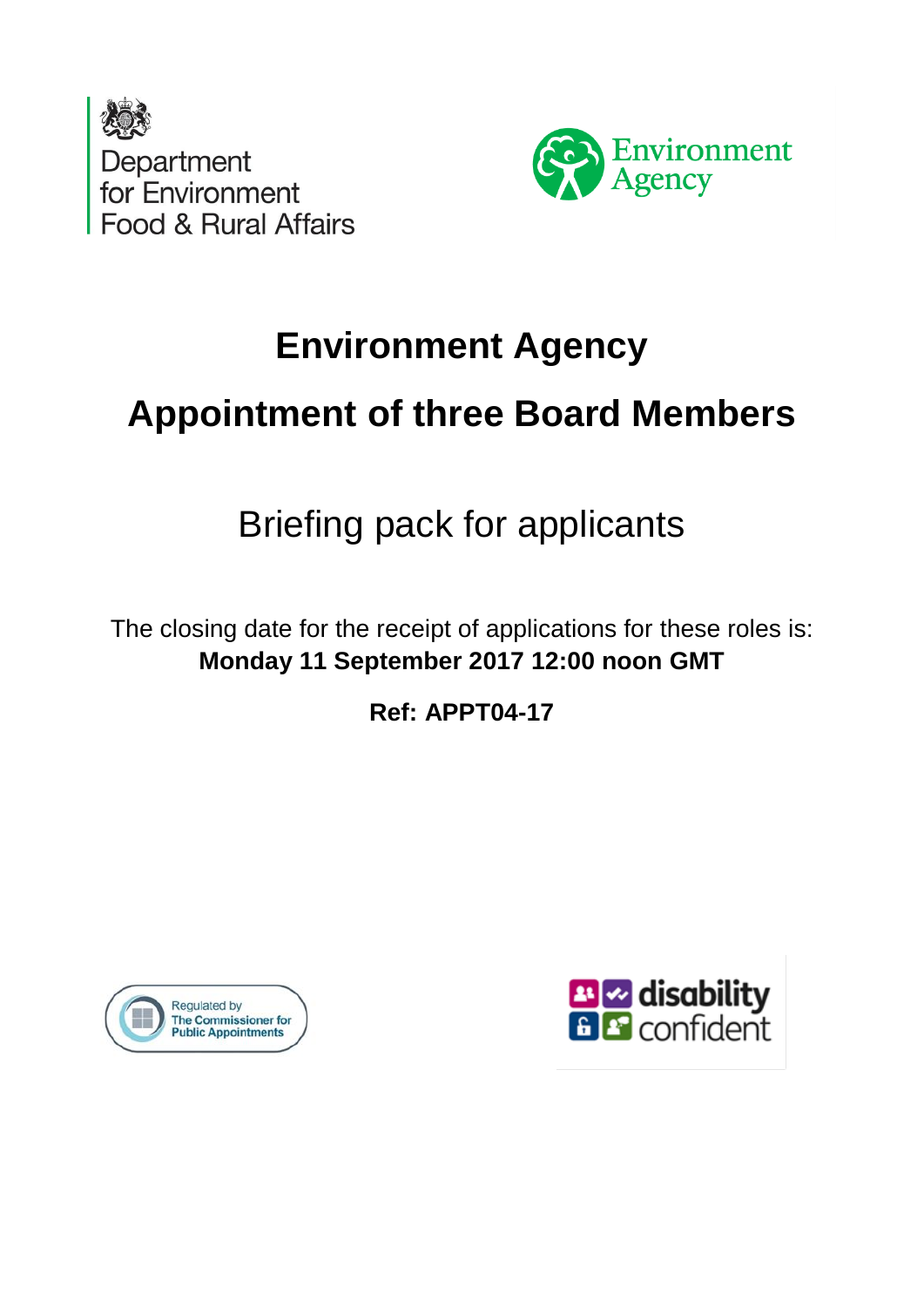Briefing packs are available in other formats such as larger font and **Braille** 

If you need a different format please contact us.

Email: [publicappts@defra.gsi.gov.uk](mailto:publicappts@defra.gsi.gov.uk)

### **Equal opportunities**

The government has a policy of equality of opportunity. We aim to promote equal opportunity policies whereby no one suffers unfair discrimination either directly or indirectly, or harassment, on grounds such as race, colour, ethnic or national origin, sex, gender identity, marital status, disability, sexual orientation, religious beliefs or age.

### **Diversity**

We positively welcome applicants from all backgrounds. All public appointments are made on merit following a fair and open competition as regulated by the Office of the Commissioner for Public Appointments.

### **Disability**

Defra will be operating an interview access scheme for disabled people (as defined by the Equalities Act 2010) who meet the minimum criteria for this appointment as published in these notes. If you wish to apply for consideration under this scheme, please notify the Department when you return your application. In addition, if you require any special arrangements at interview stage, please give details in a covering letter to enable us to make the appropriate arrangements if necessary. Furthermore, adjustments will be made in the event of a successful application.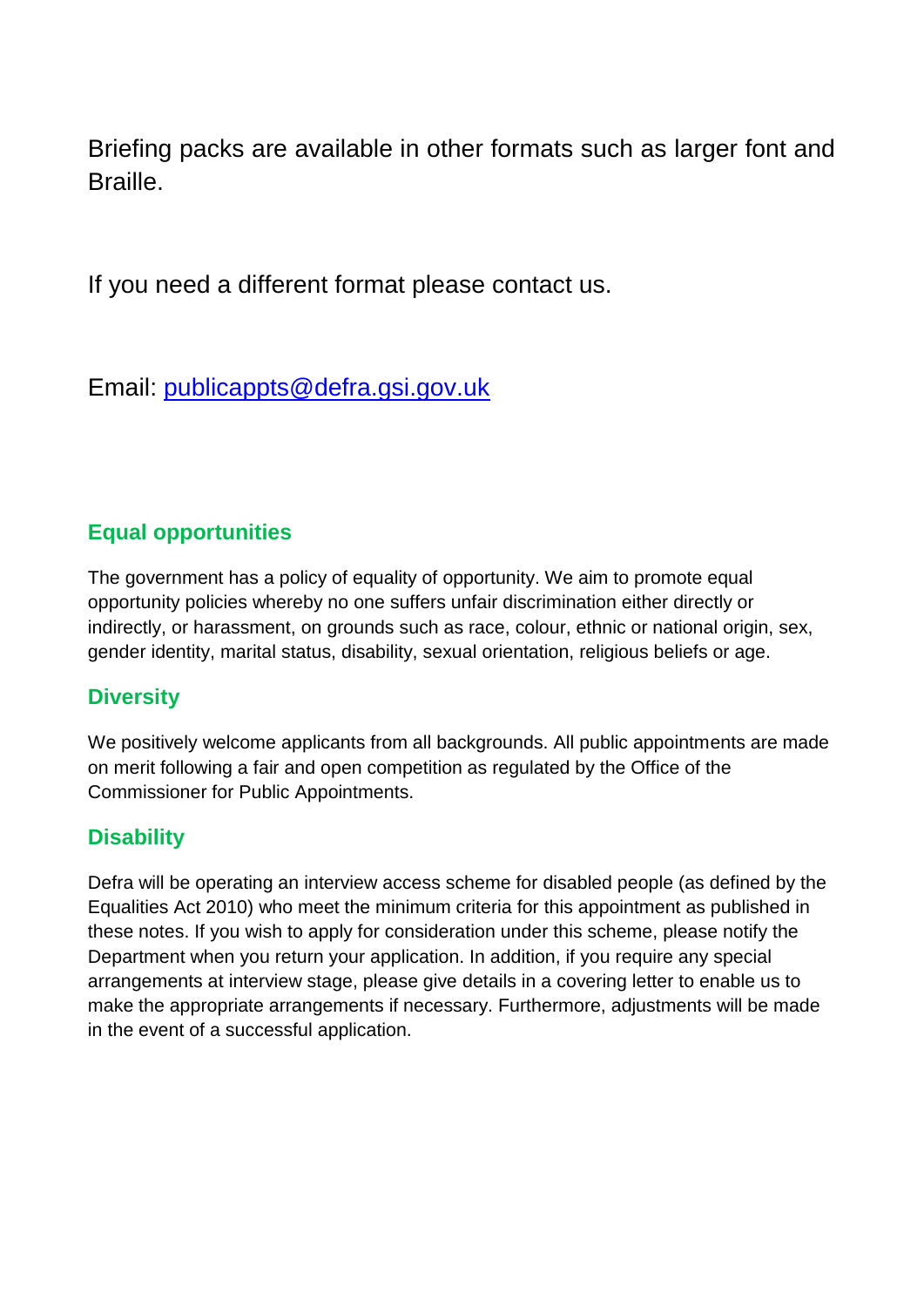## **Contents**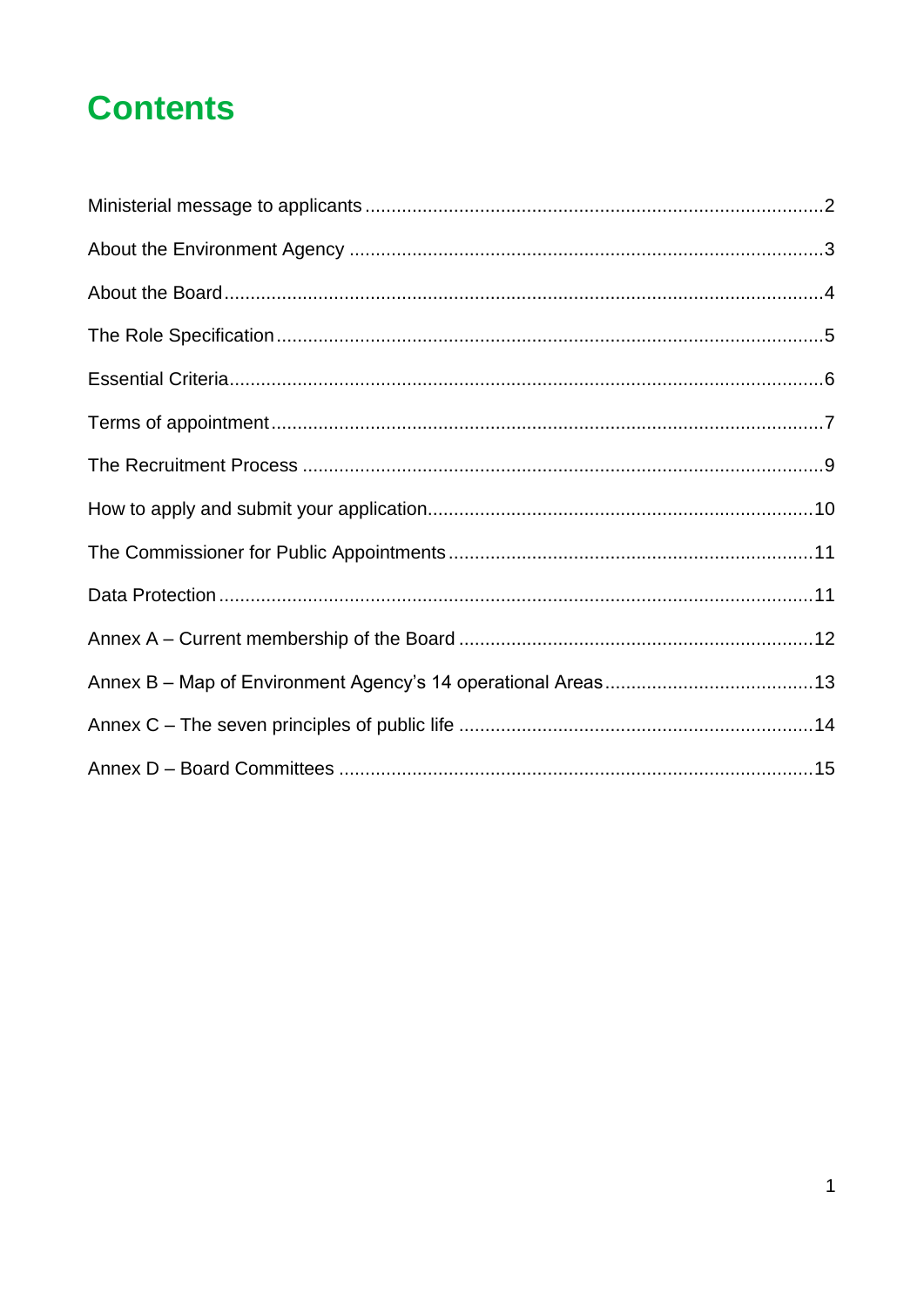## <span id="page-3-0"></span>**Ministerial message to applicants**

Dear Applicant,

Thank you for your interest in becoming a member of the Board of the Environment Agency.

The Environment Agency delivers government policy which plays a vital role in the lives of everyone, every day, in all parts of the country. It protects people, homes and businesses by reducing the risk of flooding and helps communities recover when floods do happen. It promotes sustainable development by helping businesses make sure they don't harm the environment and by taking action against those who don't take their environmental responsibilities seriously. It helps to create new habitats, protecting and improving the quality of our water, land and air to ensure a cleaner, healthier environment which benefits people, wildlife and the economy.

This is a crucial time for our environment and our society. During my lifetime we have seen significant degradation and destruction of the natural environment and resources of this country. The effects of climate change threaten fragile habitats and increase the risks of drought and flooding to our communities, homes and businesses. There are also exciting opportunities to secure even better environmental protection for people and wildlife once the UK leaves the EU. We will shortly be releasing a 25 Year Environment Plan which will recast our ambition for how we care for our land, our rivers and our seas, and ensure we fully value this country's natural capital. To do this we will need to build even better partnerships and work together across the Defra group, and we need exceptional individuals to help lead the Environment Agency's role in this.

We are looking to recruit Board members with significant experience of strategic leadership at a senior level, a commitment to environmental stewardship, and professional expertise which will help drive the delivery of the Environment Agency's essential work through this period of change.

If you have the skills and abilities to take on this rewarding role I strongly encourage you to apply.

### **Michael Gove**

Secretary of State for Environment, Food and Rural Affairs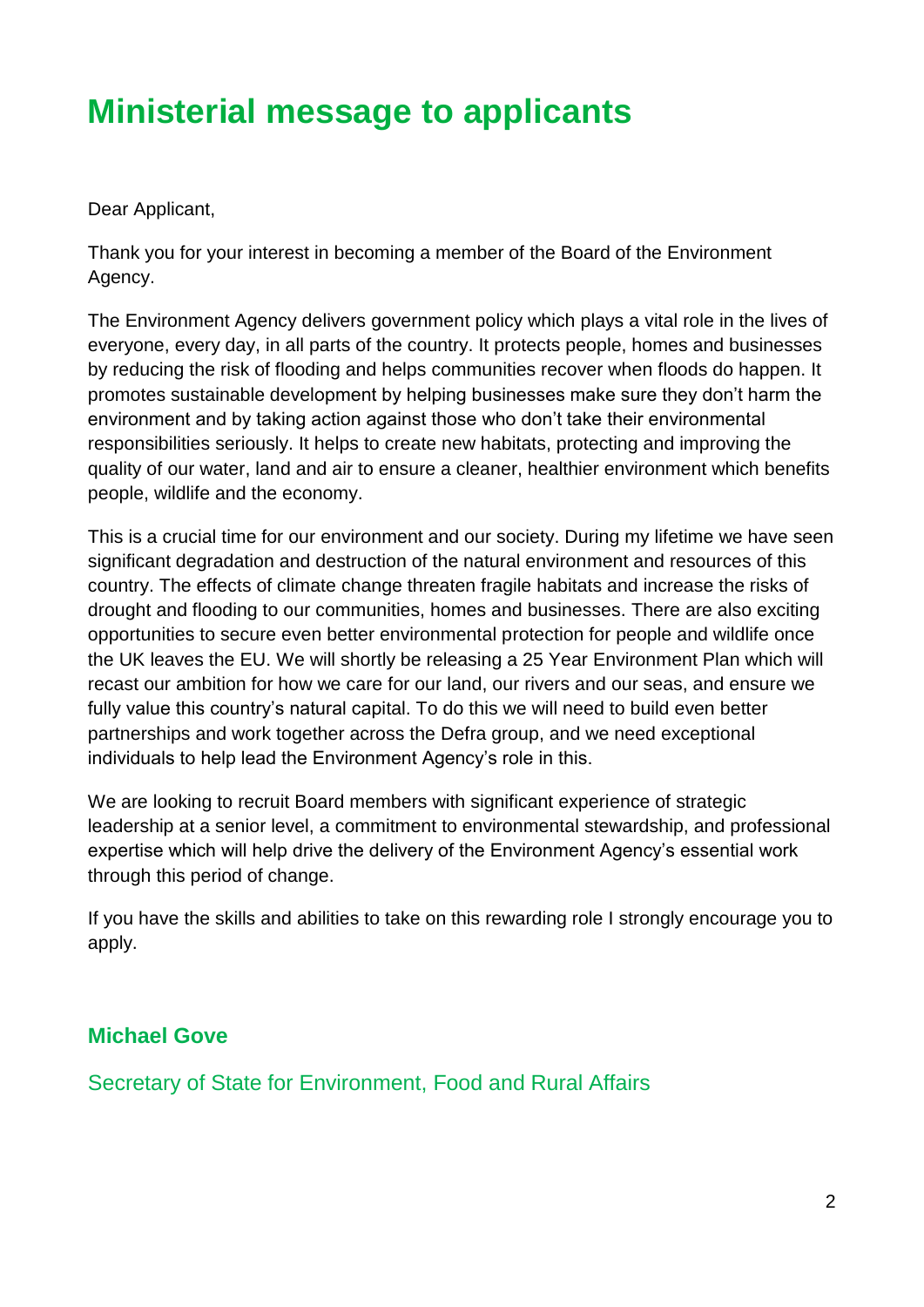# <span id="page-4-0"></span>**About the Environment Agency**

The Environment Agency (EA) was established in 1996 and is Defra's largest nondepartmental public body. It employs around 10,600 staff and has an annual budget of approximately £1.3billion. It has head offices in Bristol and London and has staff and offices based throughout England, divided into 14 operational Areas.

The EA is a statutory body with its own powers and duties, and exercises its regulatory responsibilities at arm's length from Ministers. It is accountable to Defra's Secretary of State for the delivery of its objectives. The Secretary of State is responsible to Parliament for the EA's performance.

The EA's purpose is to protect and improve the environment. Acting to reduce the impacts of a changing climate on people and wildlife is at the heart of everything the EA does. It works as part of the Defra group and in partnerships with other government departments, local councils, businesses, civil society groups and local communities to make the environment a better place for people and wildlife. It has a broad remit which includes:

- **•** reducing risk to people, properties and businesses from flooding and coastal erosion;
- **•** protecting and improving water quality, making sure there is enough for people, businesses, agriculture and the environment;
- **•** looking after land quality, promoting sustainable land management and helping protect and enhance wildlife habitats; and
- **•** working closely with businesses to help them comply with environmental regulations.

The coming years will bring new challenges for the EA as population rise puts more stress on the environment and extreme weather increases the risks of flooding and drought. There will be exciting new opportunities as well. Our exit from the EU will let us secure even better environmental protection.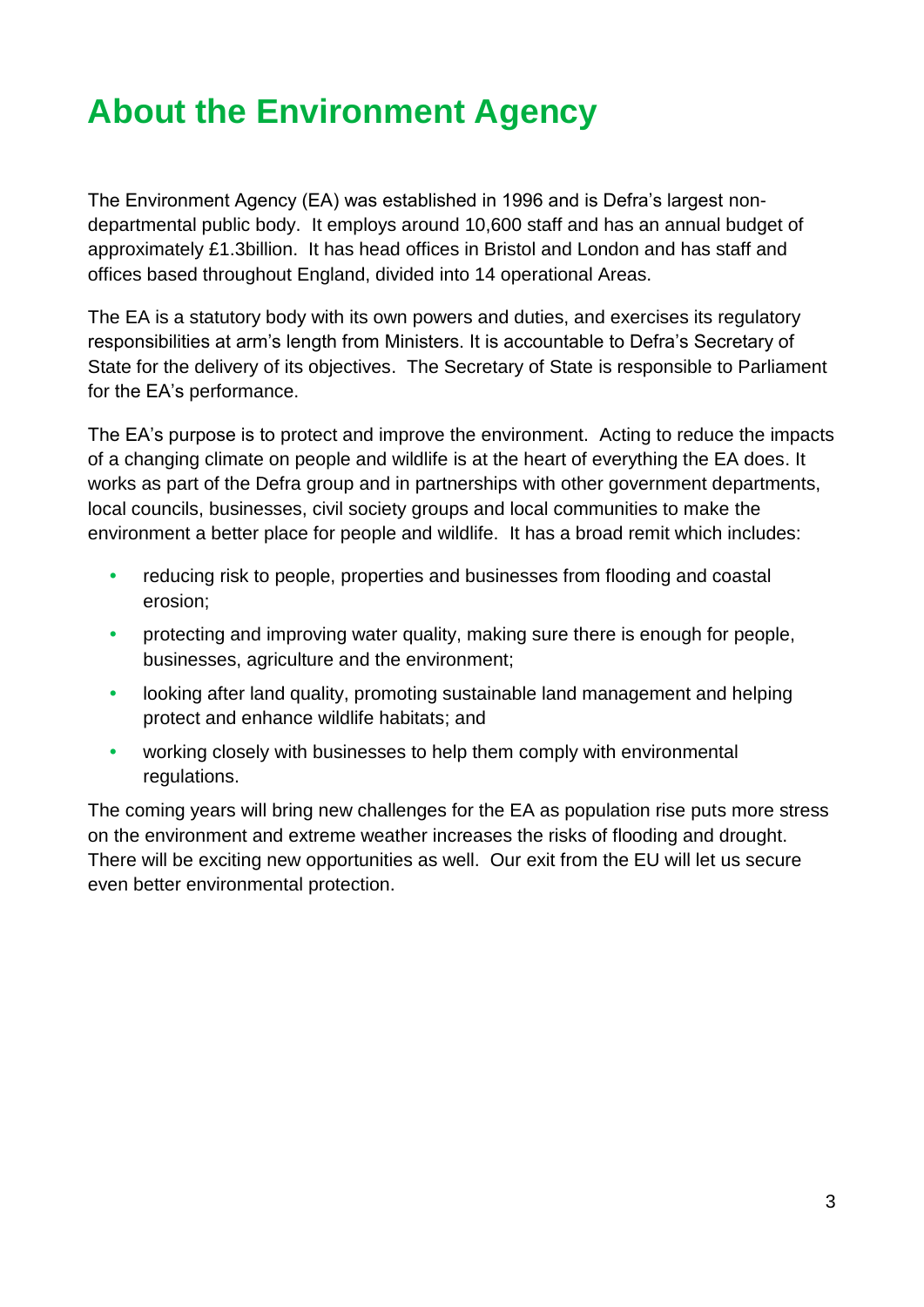## <span id="page-5-0"></span>**About the Board**

The EA has an engaged and effective Board with a collegiate style. It is made up of a Chair, Chief Executive and no more than 15 other members. **[Annex A](#page-12-2)** contains a list of the current Board members.

The Board has corporate responsibility for ensuring the EA fully discharges its statutory duties. The Board as a whole needs a range of expertise with members who complement each other's skills and expertise, so that they can collectively:

- **•** set the strategy, drive performance and hold the organisation to account, ensuring propriety, efficiency, effectiveness and excellent customer service delivery;
- **•** promote positive and constructive relationships with the EA's broad range of stakeholders;
- **•** objectively discuss issues coming before the Board in ways that focus on building consensus and finding practical solutions;
- **•** support and encourage the executive team and their staff in their roles constructively challenging their advice and decisions, acting as a critical friend and working with the operational Areas to support and celebrate the delivery of local successes; and
- **•** provide stewardship for the public funds and environmental outcomes entrusted to the EA.

The Board complements the skills and experience of the EA's executive directors, bringing a range of knowledge, expertise and insight to the organisation and horizon scanning for future opportunities and risks. In addition to attending Board meetings, members engage with and represent the EA for example at stakeholder events, site visits and through informal discussions.

A map of the EA's operational Areas is at **[Annex B](#page-13-1)**.

### **Further information**

For further information about the EA, including what it and the Board does you may care to visit **<https://www.gov.uk/government/organisations/environment-agency>**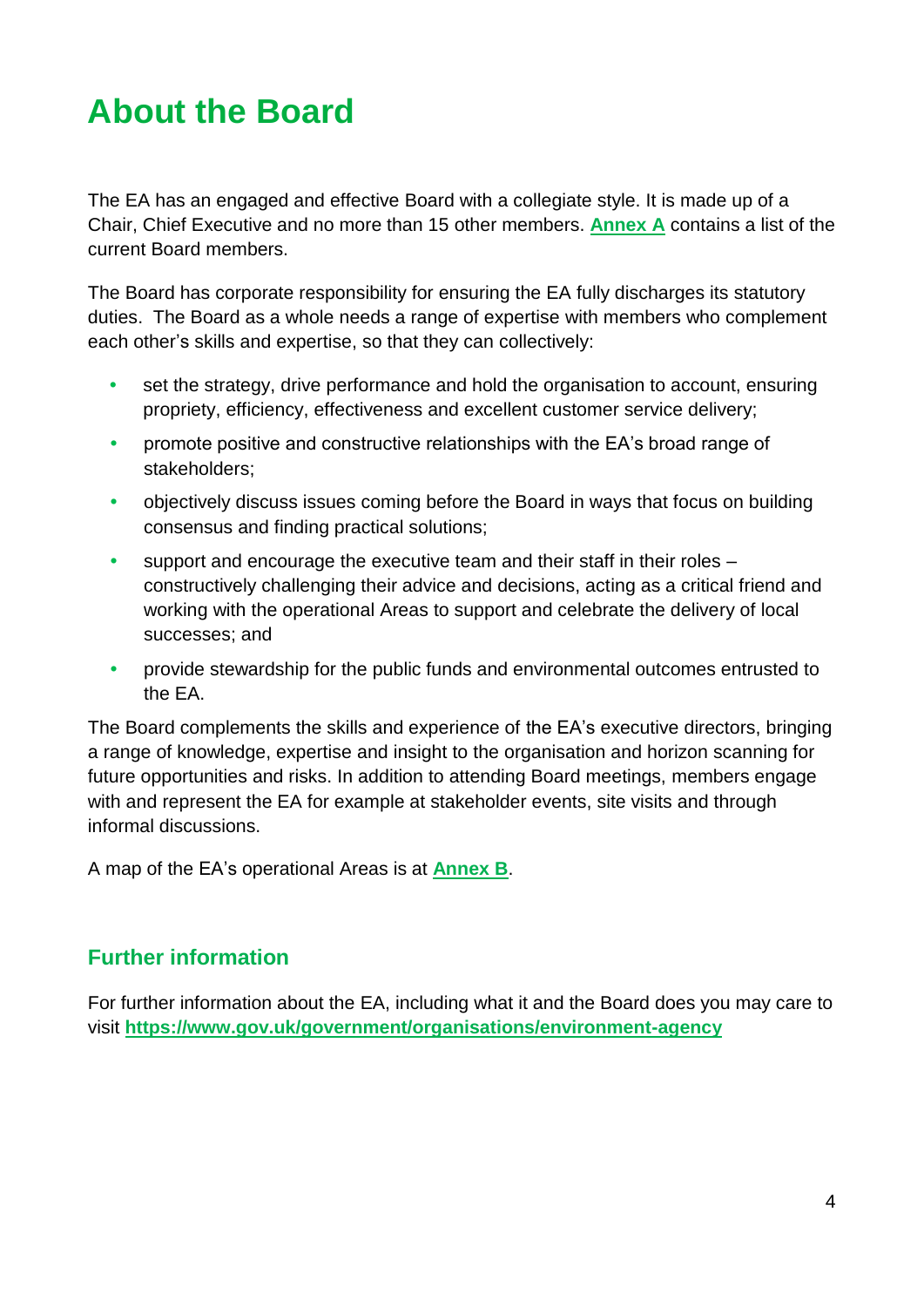## <span id="page-6-0"></span>**The Role Specification**

The Secretary of State, working closely with the Chair of the Environment Agency (EA), is seeking to appoint three new members to the Board of the EA over the next 12 months to replace outgoing members. One appointment will arise later in 2017 and two further appointments will be made next summer (2018).

The Board has responsibility for a large, complex public organisation and needs the right skills and depth of expertise to deal with future challenges and opportunities. It needs members who can provide senior strategic leadership to help the EA deal with the impacts of climate change and secure even better environmental protection as the UK prepares to leave the EU; as well as relevant professional insight into key corporate or operational business issues, such as audit and risk assurance, management of water quality and resources, or regulated industries. Board members also serve as a lead member for one or more of the EA's operational Areas, working closely with senior staff in the Area and providing guidance and support on the delivery of national and local priorities. A local understanding or insight into a specific regional context for the EA's work would be a benefit.

The Secretary of State wants to attract high-calibre applicants from diverse backgrounds who can demonstrate they have the relevant skills, knowledge and expertise as well as the ability to discharge a full range of non-executive responsibilities. There is a need for people with proven commercial acumen and an ability to manage large budgets, services or projects, ideally in an industry relevant to the Environment Agency's work. There is also a need for professional expertise in the engineering industry, including long term strategic decision making in relation to major hard and soft engineering and infrastructure projects. Strong, active involvement or understanding of local authority networks at a senior level would also be beneficial.

The successful candidates must abide by the Nolan principles of public service (attached at **Annex C**).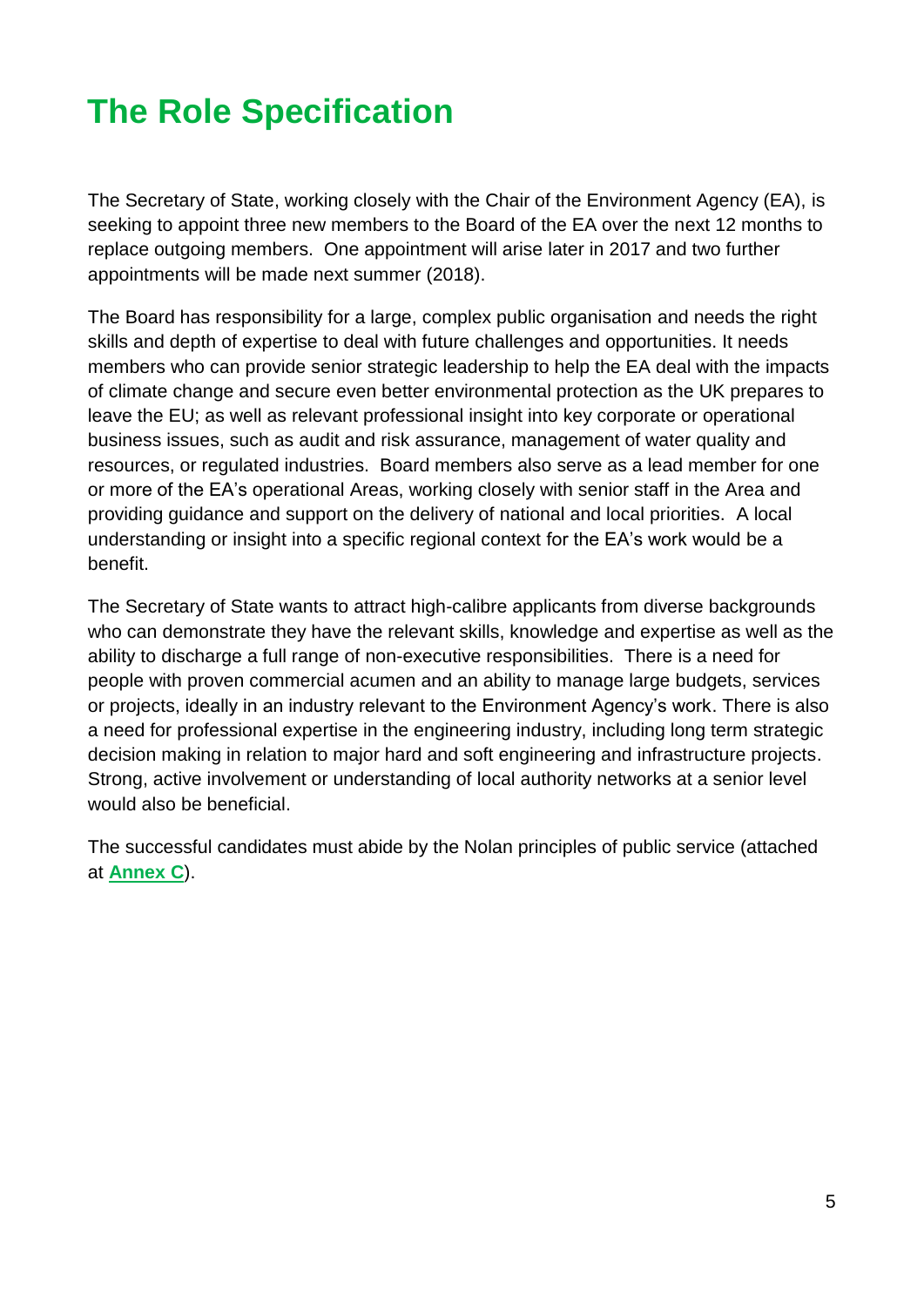## <span id="page-7-0"></span>**Essential Criteria**

The successful candidates will need to demonstrate the following essential criteria:

- **•** A clear commitment to the Environment Agency's role in protecting and improving the environment, reducing the risk to communities from flooding and coastal erosion, and promoting sustainable development.
- **•** An ability to question, challenge constructively and influence decision-making within a Board setting in a large and complex organisation.
- **•** An ability to analyse issues at a strategic level in ways which are impartial, creative and focused on finding solutions.
- **•** A proven ability to influence and engage a strong and diverse network of people and organisations and the stature to inspire confidence in stakeholders at all levels.

### **Further information**

For further information on the role please telephone Zac Lamdin (Governance and Engagement Advisor, Environment Agency) on 0208 474 5469, alternatively email: **[zac.lamdin@environment-agency.gov.uk](mailto:zac.lamdin@environment-agency.gov.uk)**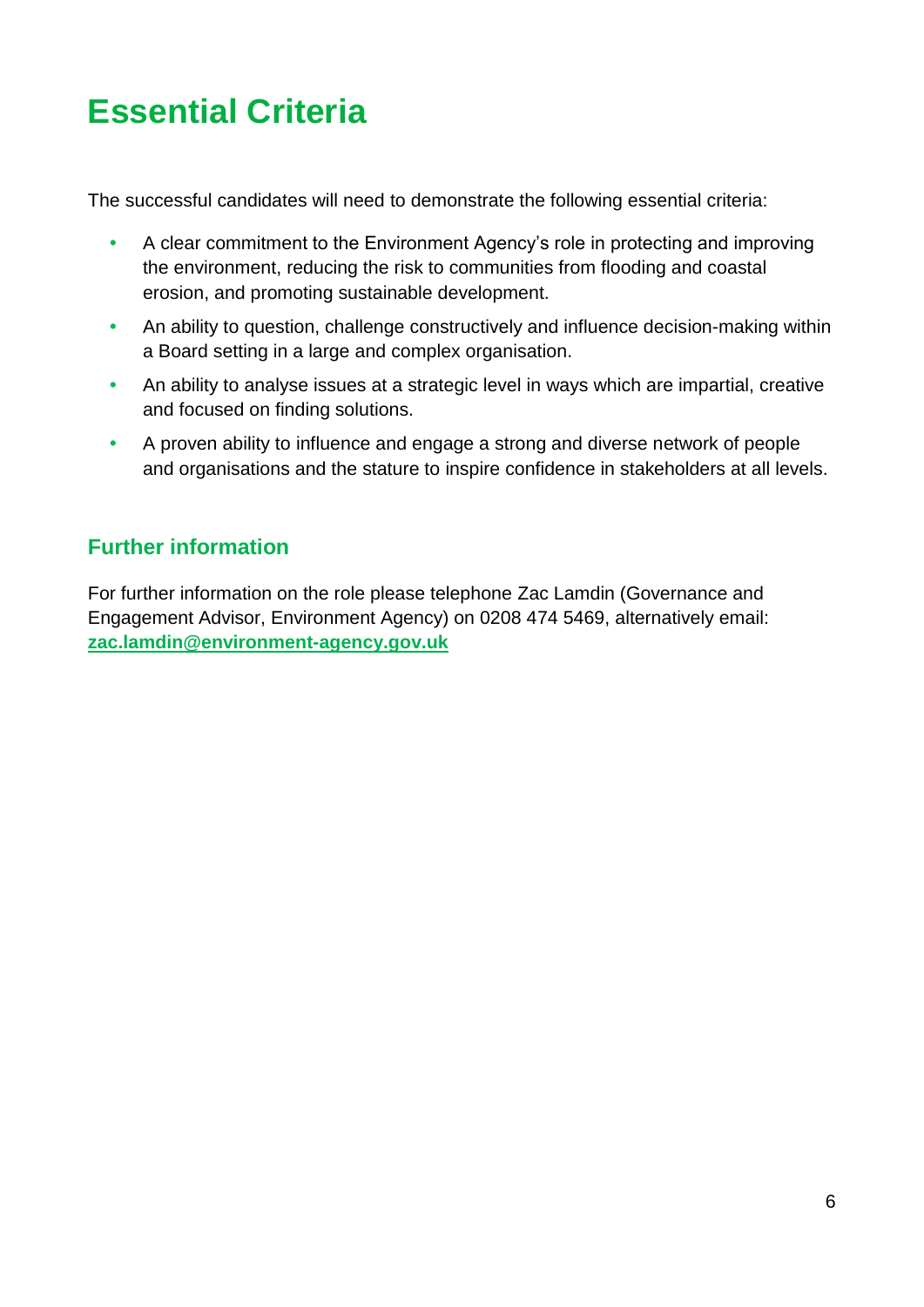# <span id="page-8-0"></span>**Terms of appointment**

Appointments to the Environment Agency Board are made by the Secretary of State.

### **Terms and conditions**

The draft terms and conditions for the appointment can be supplied on request. Key points to be aware of are set out below.

### **Time commitment**

The successful candidates will be expected to make a time commitment of 4 days per month, which will include preparation and participation in Board meetings, and any other responsibilities as agreed with the Chair. The Board meets approximately eight times per year and Board committees meet four times per year.

### **Remuneration and expenses**

The remuneration is £350 per day. Reasonable travel expenses are also paid. This role is non-pensionable.

### **Period of appointment**

It is anticipated that one successful candidate will take up post in December 2017 and the other two candidates in summer 2018.

Appointment will be initially for three years. A further reappointment of up to 3 years may be made subject to satisfactory performance assessment and will be at the discretion of Ministers.

### **Portfolio and remit**

Your portfolio will be reviewed and agreed on an annual basis. Typically you may be:

- **•** a member of two or three of the Board's six committees and/or a Chair of one of the committees (information on the purpose of each Board committee is given in **[Annex](#page-15-1)  [D](#page-15-1)**); and
- **•** a designated champion for a particular issue especially where you have a particular technical expertise.

You will also be the lead Board member for one or more of the Environment Agency's 14 operational Areas. You will be expected to take an active and visible role representing the Board to Area staff and stakeholders, which will involve some travel within England.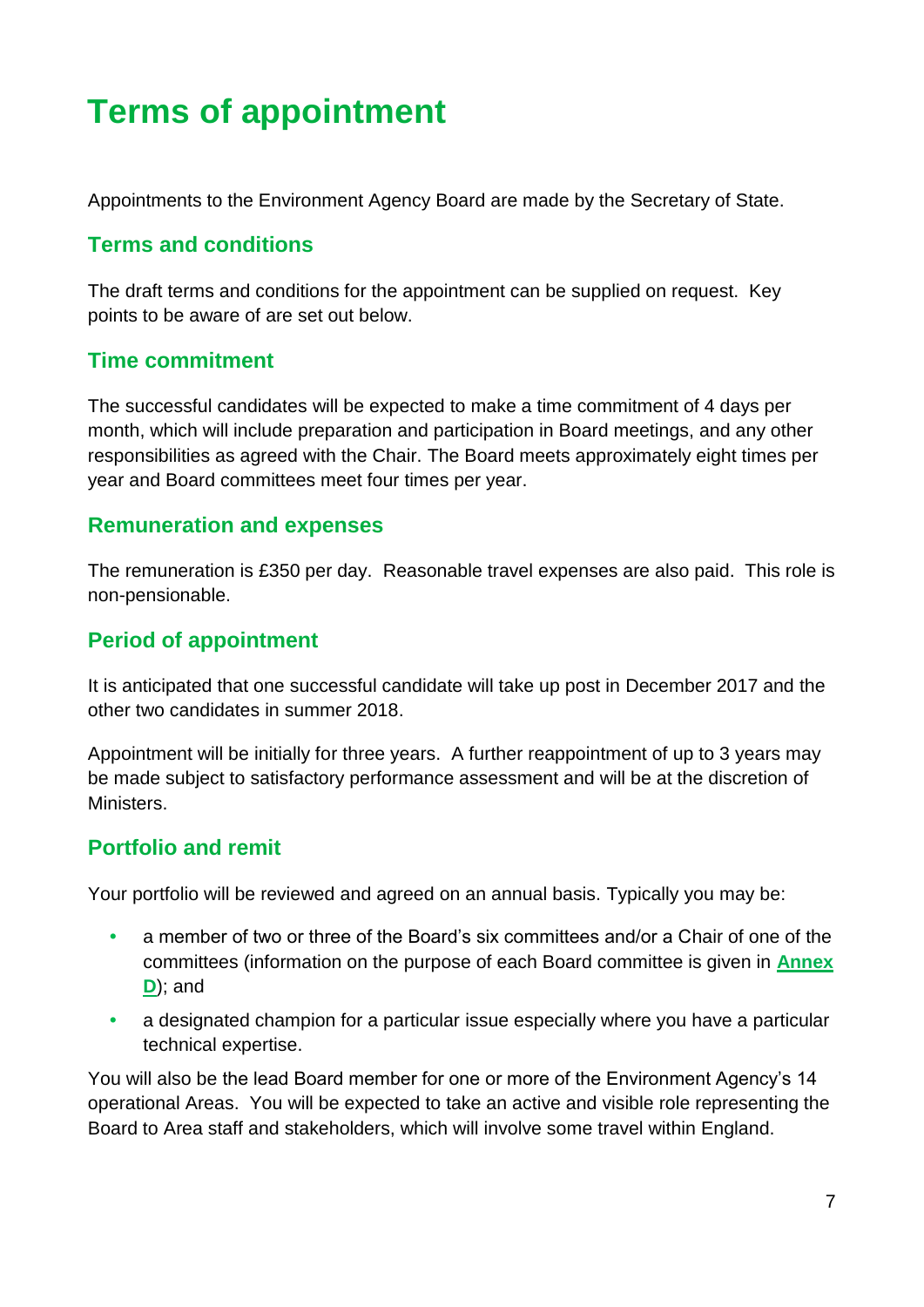As the Environment Agency is keen to increase regional representation on its Board, applicants from a broad geographical distribution are encouraged.

### **Annual Appraisal**

An annual appraisal will be carried out by the Chair of the Board.

### **Conflict of Interest**

You must inform the Chair of the Board if you have any conflict of interest that might affect your ability to undertake this role. You should disclose information on any relevant business interest, public appointment or position of authority, including other connection with commercial, public or voluntary bodies. Any actual or perceived conflicts of interest will be fully explored by the Panel at the shortlisting and interview stages.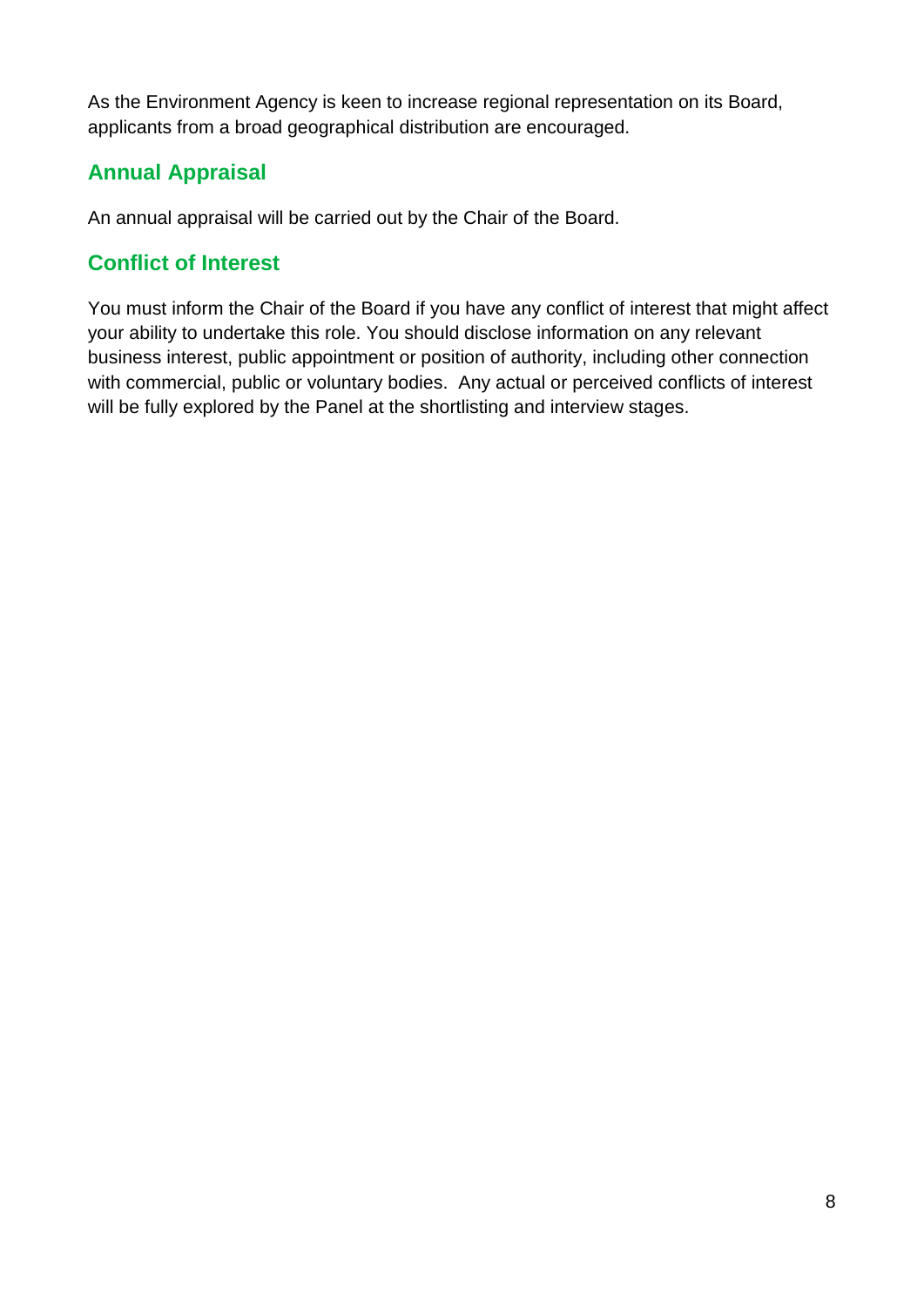## <span id="page-10-0"></span>**The Recruitment Process**

The closing date for applications is 12 noon on 11 September 2017. We expect to have shortlisted by 11 October 2017, with Panel interviews on 3, 7, 8 and 10 November 2017.

It is essential that your statement of suitability gives full but concise information relevant to the appointment, clearly demonstrating how you meet each of the **[essential criteria](#page-7-0)**.

Defra will acknowledge receipt of your application.

The Advisory Assessment Panel will consist of Sarah Hendry (Defra Director, Floods and Water) as Chair, Emma Howard Boyd (EA Chair) and Peter Simpson (Chief Executive Officer, Anglian Water Services) as the independent panel member. At the Shortlist meeting the Panel will assess each application against the essential criteria and decide who to invite for interview.

Interviews are expected to take place at Nobel House, Smith Square, Westminster and will last for approximately 45 minutes. Further details about the format will be provided to you in advance.

References will be taken up for those candidates selected for interview.

These are Ministerial appointments and all candidates deemed appointable by the Panel will meet with the Secretary of State for Environment, Food and Rural Affairs before a final decision is made.

Candidates will be able to claim reasonable expenses incurred travelling to and from the interview (please note you may be asked to justify travelling costs if Defra considers the claims excessive).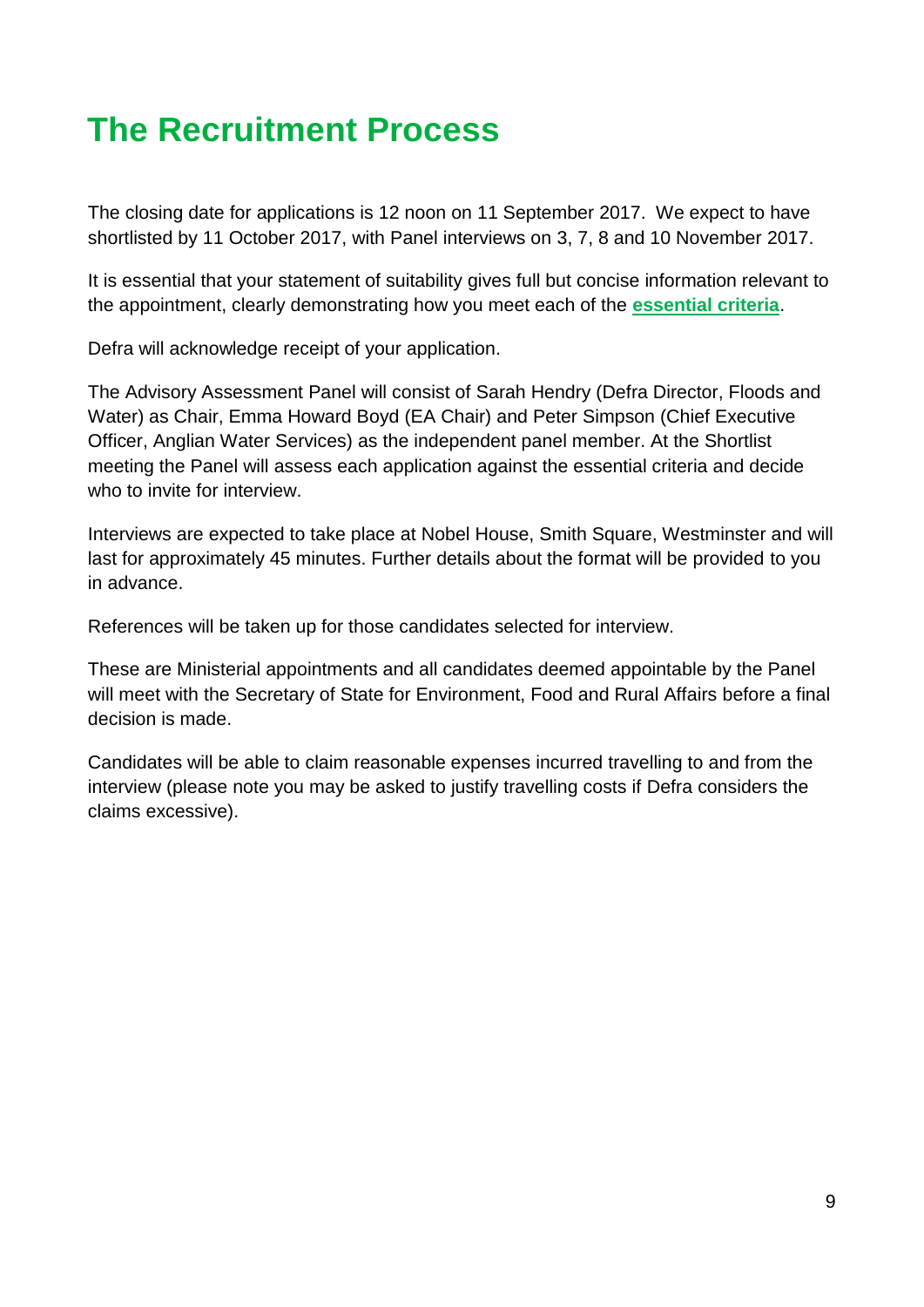## <span id="page-11-0"></span>**How to apply and submit your application**

To apply, please email the following to **[publicappts@defra.gsi.gov.uk](mailto:publicappts@defra.gsi.gov.uk)** by the deadline of 12 noon on 11 September 2017:

- **•** a CV of no more than two sides of A4 with education, professional qualifications and employment history
- **•** a supporting statement of not more than two sides of A4, setting out how you meet the **[essential criteria](#page-7-0)** – make sure you refer to the contents of this document and provide specific examples
- **•** Contact details (including email addresses) for two referees
- **•** Conflicts of interest and political activity monitoring form ("monitoring form 1")
- **•** Diversity monitoring form ("monitoring form 2").

We are also recruiting an Audit and Risk Assurance Committee Chair. If you would also like to be considered for this opportunity please clearly indicate this when you submit your application. Please note this role requires an additional essential criterion to be demonstrated. For details please see separate Applicant Briefing pack on the Centre for Public Appointments website.

If you have any questions about the appointments process please contact Debbie Guinan (Public Appointments Team, Defra) on 020 8026 3032 or **[publicappts@defra.gsi.gov.uk](mailto:publicappts@defra.gsi.gov.uk)**

For an informal discussion about the role please contact Zac Lamdin (Governance & Engagement Advisor, Environment Agency) on 020 8474 5469 or **[zac.lamdin@environment-agency.gov.uk](mailto:zac.lamdin@environment-agency.gov.uk)**

**Email applications to publicappts@defra.gsi.gov.uk**

**Closing date 12 noon on 11 September 2017**

**Please quote reference: APPT04-17**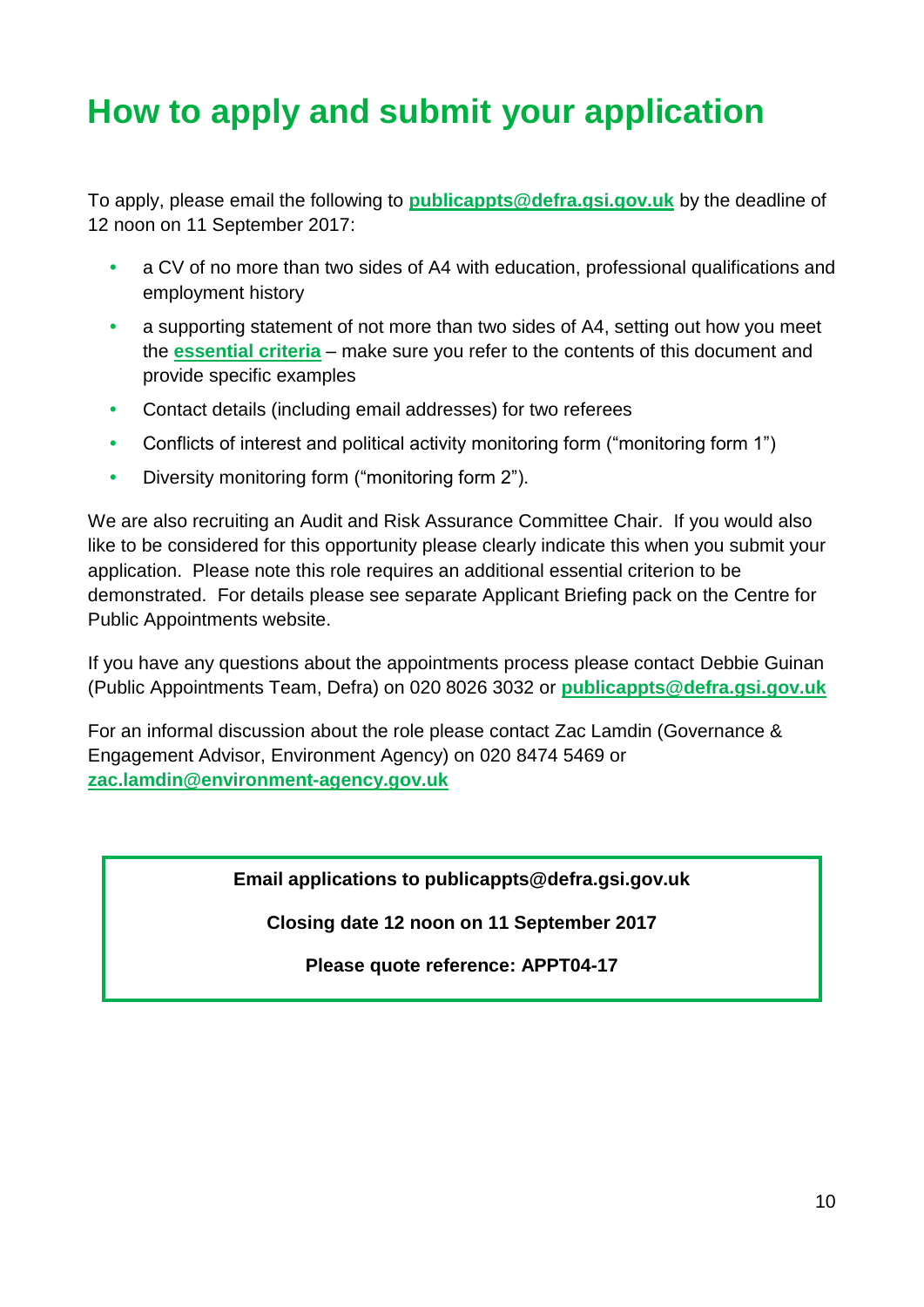# <span id="page-12-0"></span>**The Commissioner for Public Appointments**

These appointments are regulated by the Commissioner for Public Appointments, to ensure they are made on merit after fair and open competition. More information about the role of the Commissioner and the Governance Code on Public Appointments can be seen at:

**<http://publicappointmentscommissioner.independent.gov.uk/>**

**[https://www.gov.uk/government/uploads/system/uploads/attachment\\_data/file/57849](https://www.gov.uk/government/uploads/system/uploads/attachment_data/file/578498/governance_code_on_public_appointments_16_12_2016.pdf) [8/governance\\_code\\_on\\_public\\_appointments\\_16\\_12\\_2016.pdf](https://www.gov.uk/government/uploads/system/uploads/attachment_data/file/578498/governance_code_on_public_appointments_16_12_2016.pdf)** 

For full details of the complaints process for public appointments, please click on the following link which will take you to the Commissioner for Public Appointments website

**[https://publicappointmentscommissioner.independent.gov.uk/regulating](https://publicappointmentscommissioner.independent.gov.uk/regulating-appointments/complaints-and-investigations/)[appointments/complaints-and-investigations/](https://publicappointmentscommissioner.independent.gov.uk/regulating-appointments/complaints-and-investigations/)**

Alternatively please contact the Commissioner's office on 020 7271 0831 for a printed copy.

### <span id="page-12-1"></span>**Data Protection**

<span id="page-12-2"></span>Defra is committed to protect your privacy and to process your personal information in a manner which meets the requirements of the Data Protection Act 1998.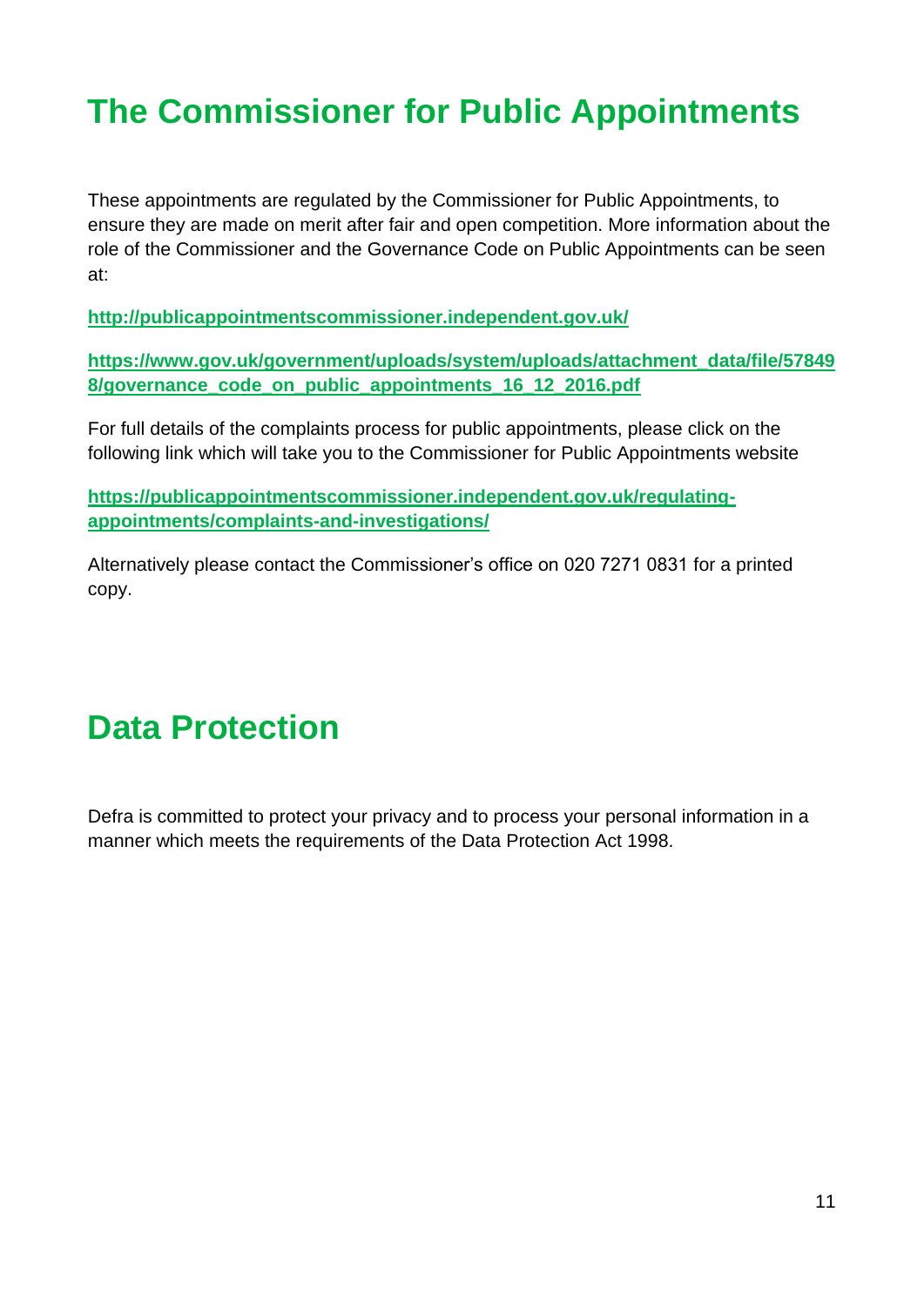## <span id="page-13-0"></span>**Annex A – Current membership of the Board**

<span id="page-13-1"></span>Emma Howard Boyd (Chair) Richard Macdonald (Deputy Chair) Maria Adebowale-Schwarte Peter Ainsworth Karen Burrows Clive Elphick Lynne Frostick Joanne Segars John Varley Gill Weeks The Chief Executive of the Environment Agency is Sir James Bevan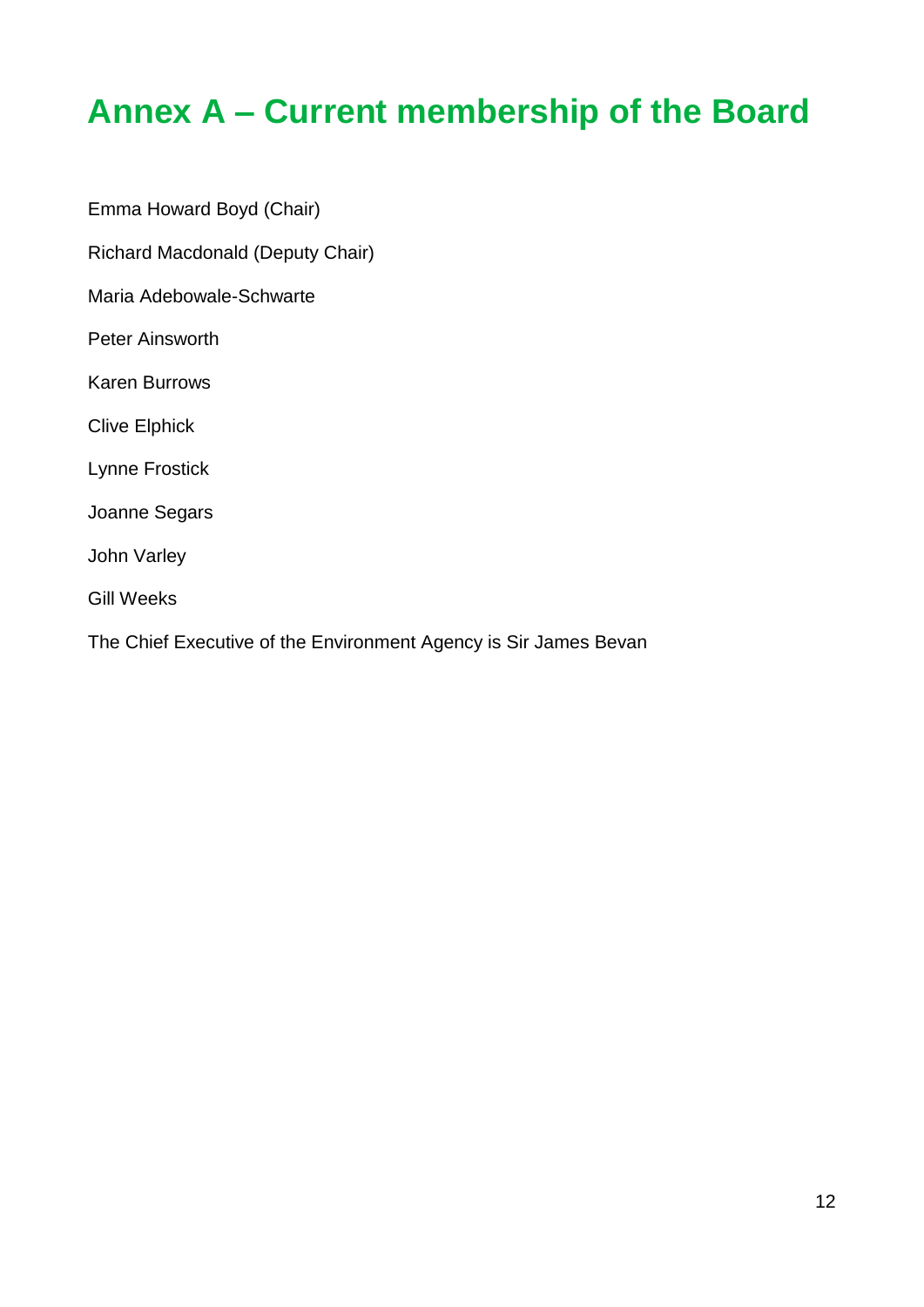# <span id="page-14-0"></span>**Annex B – Map of Environment Agency's 14 operational Areas**

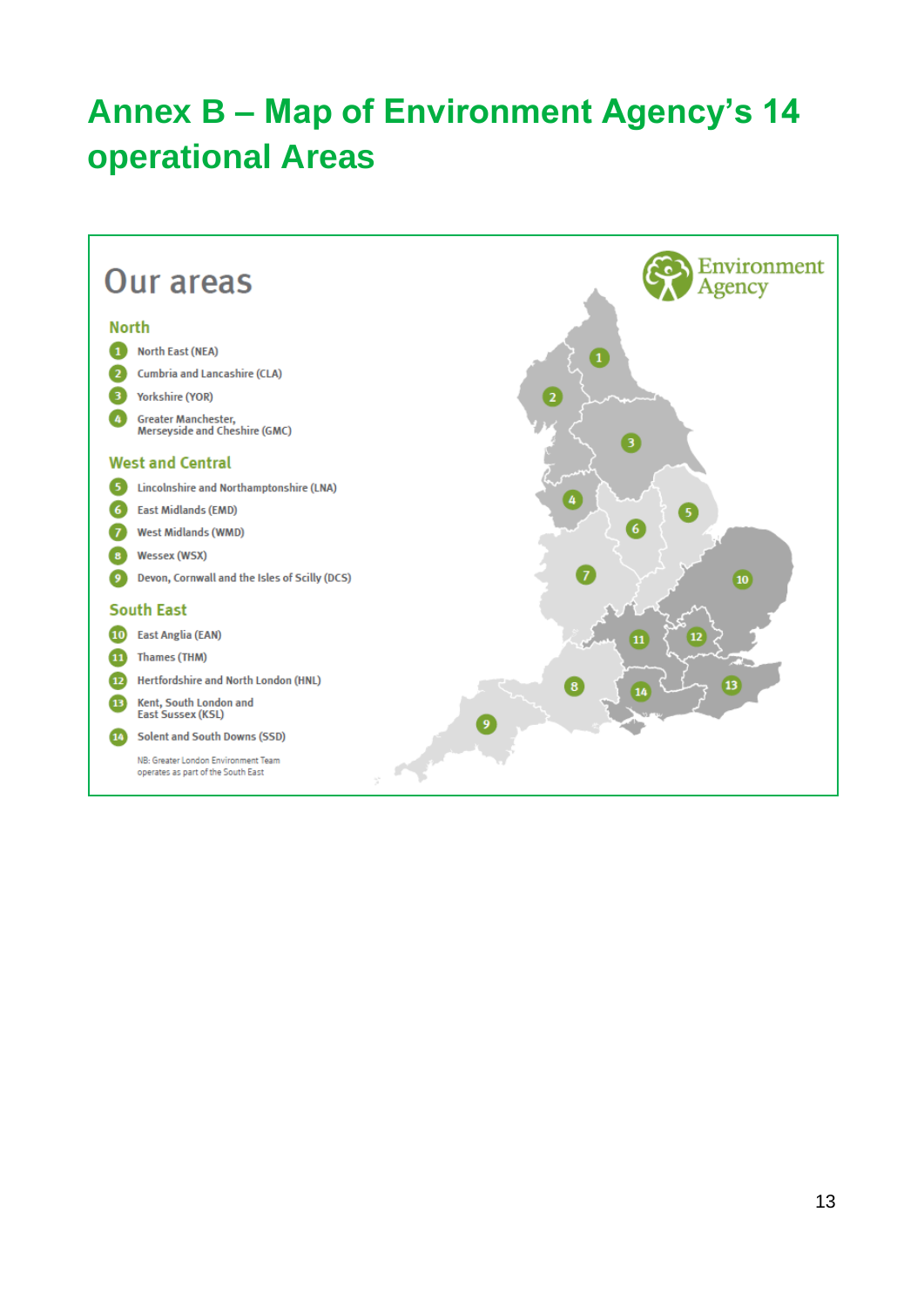# <span id="page-15-0"></span>**Annex C – The seven principles of public life**

#### **Selflessness**

Holders of public office should act solely in terms of the public interest.

### **Integrity**

Holders of public office must avoid placing themselves under any obligation to people or organisations that might try inappropriately to influence them in their work. They should not act or take decisions in order to gain financial or other material benefits for themselves, their family, or their friends. They must declare and resolve any interests and relationships.

### **Objectivity**

Holders of public office must act and take decisions impartially, fairly and on merit, using the best evidence and without discrimination or bias.

### **Accountability**

Holders of public office are accountable to the public for their decisions and actions and must submit themselves to the scrutiny necessary to ensure this.

#### **Openness**

Holders of public office should act and take decisions in an open and transparent manner. Information should not be withheld from the public unless there are clear and lawful reasons for so doing.

#### **Honesty**

Holders of public office should be truthful.

### **Leadership**

<span id="page-15-1"></span>Holders of public office should exhibit these principles in their own behaviour. They should actively promote and robustly support the principles and be willing to challenge poor behaviour wherever it occurs.